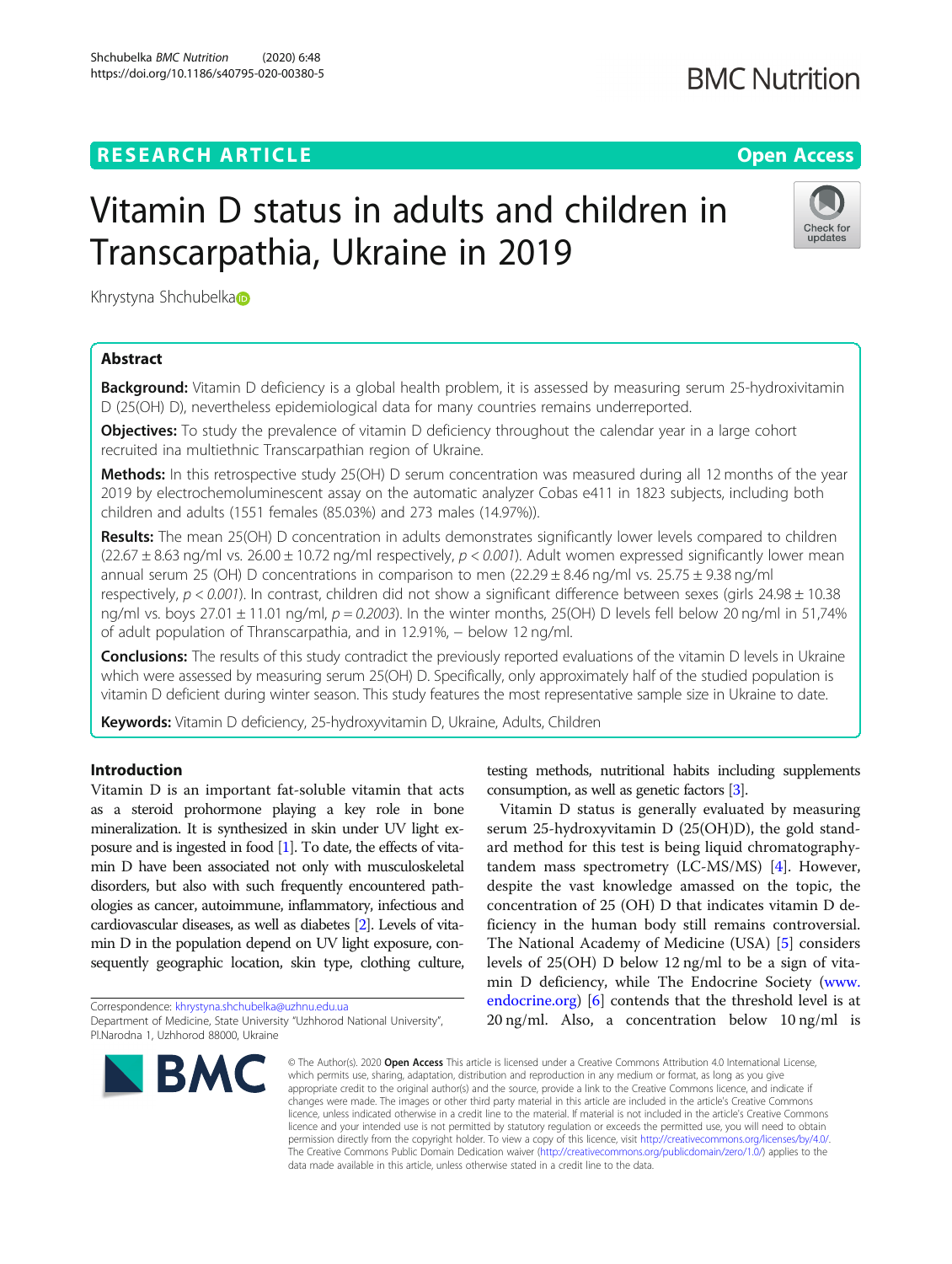commonly defined as "severe deficiency" and indicates the risk of rickets and symptomatic osteomalacia development [\[7](#page-5-0), [8](#page-5-0)].

Indisputably, vitamin D deficiency is a global health problem, which has been reported in many countries, particularly among institutionalized elderly, postmenopausal women, and immigrants. Reportedly, from 2 to 30% of Europeans may have levels of 25(OH) D below 10 ng/ml [[3\]](#page-5-0). Interestingly, there is a sizable regional variation, as population of Nordic countries seem to have higher vitamin D levels, that may be attributed to the traditionally high consumption of fish liver oil [\[9](#page-5-0)].

Ukraine is the largest European territory that spreads over various climate zones, from temporal to subtropical. Previous studies have reported that as much as 37,3% of the Ukrainian population could bevitamin D deficient (< 10 ng/ml), which is a very high proportion, specifically when compared to other European countries [[8,](#page-5-0) [10\]](#page-5-0). In this study we attempted to validate the previous studies, and to reevaluate the prevalence of vitamin D deficiency using a large and the most representative sample to date collected in a multiethnic Transcarpathian region (Transcarpathia) of Ukraine, bordering four other European countries (Poland, Slovakia, Hungary and Romania).

#### Methods

This retrospective study included 1823 randomly selected subjects among those, whose serum concentration of 25(OH) D was recorded in 2019 at the medical laboratory center "Astra Dia" [\(www.astra-dia.ua\)](http://www.astra-dia.ua) in Transcarpathian region, Ukraine. The recorded data was depersonalized and the following information was included: sex, age, and month of blood collection. The 25(OH) D serum concentration was measured on the automatic analyzer Cobas e411using the "Elecsys Vitamin D total" electrochemoluminescent assay (Roche®, Germany). To the best of our knowledge, as self-declared by individuals studied, no dietary supplements were consumed at the time of blood draw. The data was analyzed taking into account two established 25(OH) D concentration cut-offs indicating deficiency: < 12 ng/ml by National Academy of Medicine, USA and < 20 ng/ml by Endocrine Society, USA. All the statistical data analysis, including normality of the distribution (Shapiro-Wilk test), the differences between groups (2-sample independent T-test) and ANOVA (Analysis of variance) were performed using STATISTICA® software (StatSoftInc., Tulsa, OK, USA). P values less than 0.05 were regarded as statistically significant.

### Results

Among the 1823 studied individuals, 1551 were females (85,03%) and 273 were males (14,97%). The majority (1639 or 89,9%) were adults and only 184 (10,1%) were either children or adolescents (aged < 18 years). The average age (mean  $\pm$  SD) among all the adults was40,  $13 \pm 13,41$  years (range 18–82), while the males were slightly older  $(42.21 \pm 14.66, \text{ range } 18-75 \text{ years})$  than the females  $(39.87 \pm 13.22, \text{ range } 18-82 \text{ years})$ . Among the children and adolescents  $(< 18$  years) the average age was10.67  $\pm$  4.83 years, with males (9.3  $\pm$  4.75 years) younger than females  $(12.05 \pm 4.52 \text{ years})$ . Both age and 25(OH) D concentration data were normally distributed (Shapiro–Wilk test,  $p > 0.05$ ).

We analyzed crude 25(ОН) D levels every month of the calendar 2019 year among adults and children, and observed significant seasonal variability in 25 hydroxyvitamin D expression levels (ANOVA test,  $p = \langle$ 0.001). Among the adults the lowest levels were observed in February (19.44 ng/ml), and the highest - in September and July (26.97 ng/ml and 26.83 ng/ml, respectively). Similarly, children and the adolescentsexpressedthe lowest levelsof 25(ОН) D in February (16.60 ng/ml), and the highest in August (32.53 ng/ml). Monthly 25(OH) D concentrations in different age categories are illustrated in Table [1](#page-2-0).

In comparison to children and the adolescents, the adults had significantly lower mean annual serum 25(OH) D concentration  $(26.00 \pm 10.72 \text{ ng/ml vs.} 22.67 \pm 10.72 \text{ mg/ml vs.} 22.67 \pm 10.72 \text{ mg/ml vs.} 22.67 \pm 10.72 \text{ mg/ml vs.} 22.67 \pm 10.72 \text{ mg/ml vs.} 22.67 \pm 10.72 \text{ mg/ml vs.} 22.67 \pm 10.72 \text{ mg/ml vs.} 22.67 \pm 10.72 \text{ mg/ml vs.} 22.67 \pm 10.72 \text{ mg/ml vs.$ 8.63 ng/ml respectively,  $p < 0.001$ ). The adult women had significantly lower mean annual serum 25(OH) D concentration in comparison to the men  $(22.29 \pm 8.46)$ ng/ml vs.25.75  $\pm$  9.38 ng/ml respectively,  $p < 0.001$ ). Monthly fluctuations of 25(OH) D concentration levels among adults presented by sex are indicated in Fig. [1](#page-2-0). Statistical data was insignificant for sex dependence amongst children and adolescents (mean annual 25(OH) D in girls  $24,98 \pm 10.38$  ng/ml vs. boys  $27.01 \pm 11.01$  ng/ ml,  $p = 0.2003$ ).

The concentration of 25(OH) D negatively correlated with age both among adult males ( $r = -0.16$ ,  $p < 0.05$ ) and females ( $r = -0.12$ ,  $p < 0.05$ ). Strikingly, even stronger negative correlation of 25(OH) D with age was observed in children: among males  $(r = -0.42, p < 0.05)$ and females ( $r = -0.43$ ,  $p < 0.05$ ).

Since many studies calculate and report the prevalence of vitamin D deficiency in winter months [[9\]](#page-5-0) we also analyzed and utilized the winter data for comparison. In our sample, 51,74% of adult population of Thranscarpathia have 25(OH) D levels below 20 ng/ml and 12,91% - below 12 ng/ml in the winter (December through February of 2019). The prevalence of vitamin D deficiency in different sex and age groups in our sample is shown in Table [2.](#page-3-0)

The prevalence of vitamin D deficiency in different age groups throughout the year is shown in Table [3](#page-3-0). Across the age groups, the highest level of vitamin D deficiency is observed in adults over 60 years (58.7% of people with levels below 20 ng/ml, and 9.9% of people with levels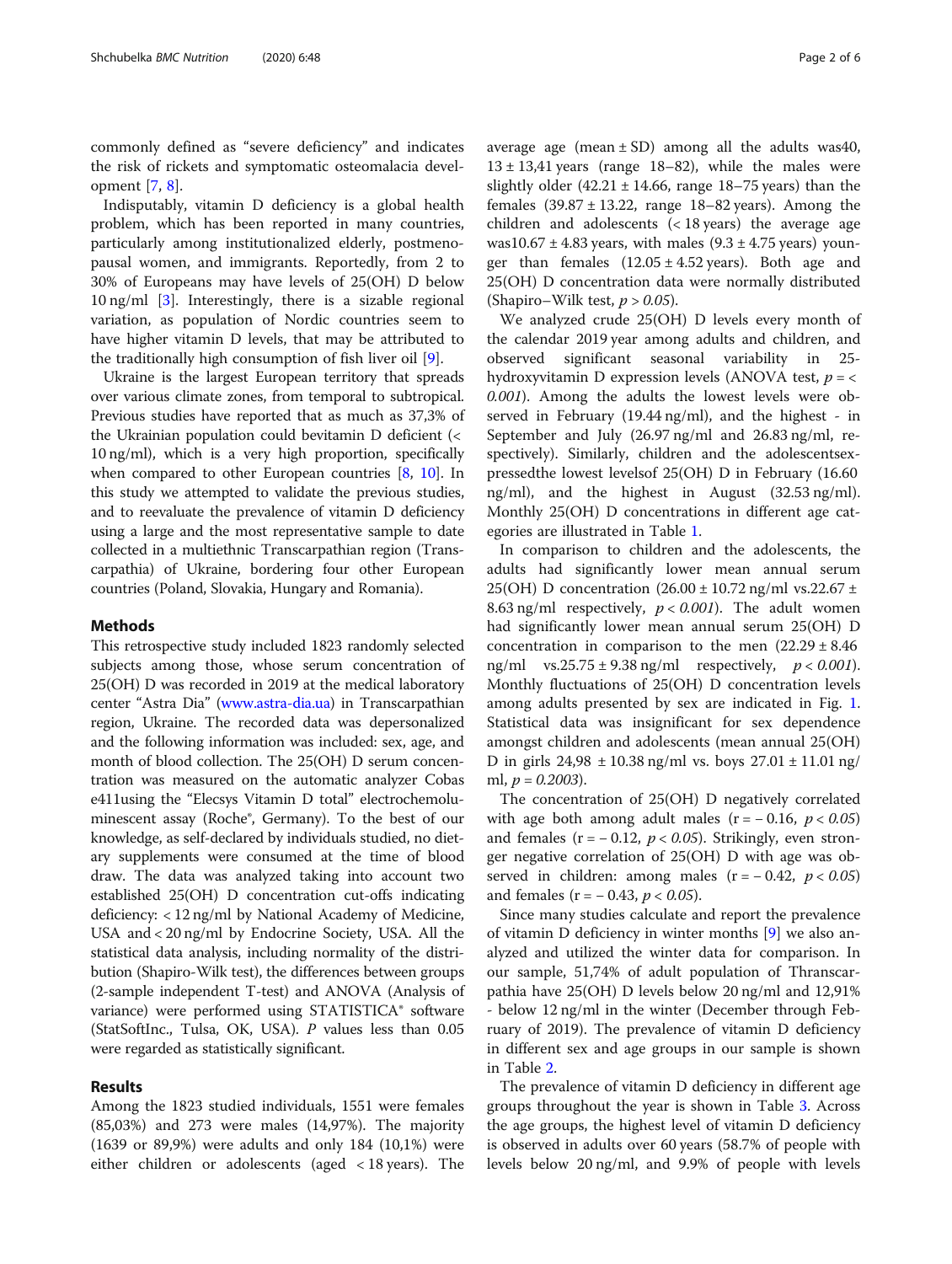| <b>Month<sup>a</sup></b> | <b>Adults</b>                       |                       | <b>Children and adolescents</b>     |                              |  |  |
|--------------------------|-------------------------------------|-----------------------|-------------------------------------|------------------------------|--|--|
|                          | Mean $\pm$ SD<br>25(OH)D<br>(ng/ml) | Number of individuals | Mean $\pm$ SD<br>25(OH)D<br>(ng/ml) | <b>Number of individuals</b> |  |  |
| January                  | $21.09 \pm 8.74$                    | 125                   | $22.56 \pm 7.72$                    | 11                           |  |  |
| February                 | $19.45 \pm 7.67$                    | 174                   | $16.60 \pm 6.41$                    | 12                           |  |  |
| March                    | $21.57 \pm 9.18$                    | 130                   | $25.43 \pm 12.06$                   | 16                           |  |  |
| April                    | $21.03 \pm 8.44$                    | 127                   | $23.56 \pm 10.44$                   | 14                           |  |  |
| May                      | $20.75 \pm 7.59$                    | 151                   | $19.80 \pm 6.08$                    | $\overline{7}$               |  |  |
| June                     | $23.12 \pm 8.18$                    | 137                   | $26.02 \pm 7.55$                    | 17                           |  |  |
| July                     | $26.83 \pm 9.56$                    | 139                   | $29.59 \pm 6.63$                    | 16                           |  |  |
| August                   | $23.59 \pm 7.71$                    | 125                   | $32.53 \pm 15.43$                   | 24                           |  |  |
| September                | $26.98 \pm 8.00$                    | 129                   | $27.66 \pm 11.78$                   | 14                           |  |  |
| October                  | $23.87 \pm 8.59$                    | 134                   | $27.48 \pm 10.41$                   | 18                           |  |  |
| <b>November</b>          | $23.61 \pm 8.83$                    | 136                   | $25.86 \pm 7.39$                    | 15                           |  |  |
| December                 | $21.17 \pm 7.58$                    | 132                   | $24.76 \pm 9.82$                    | 20                           |  |  |
| Year mean                | $22.67 \pm 8.63$                    | 1639                  | $26.00 \pm 10.72$                   | 184                          |  |  |

<span id="page-2-0"></span>Table 1 Monthly levels of 25 (OH) D in Transcarpathia, Ukraine

<sup>a</sup> Measurements were conducted during 2019 and summarized for each month across the year

below12 ng/ml). Among the children and adolescents, the highest prevalence of vitamin D deficiency is observed in the age range of 8–12 years old (41.86% below 20 ng/ml and 4.65% below 12 ng/ml). Vitamin D deficiency was completely absent in the infants and toddlers (0–3 years age group).

### **Discussion**

To the best of our knowledge, this is the largest study of the vitamin D deficiency in Ukraine to date and the first study of this condition in the Transcarpathian region. Previously, the only countrywide study of vitamin D

levels in Ukraine conducted and published in 2010 by Povoroznyuk et al. [\[10](#page-5-0)] reported that 81.8% of the Ukrainian population was deficient with levels of 25(OH) D below 20 ng/ml, while 37.3% had levels below 10 ng/ml. In addition, Povoroznyuk et al. [\[10](#page-5-0)] reported that the average level of 25(OH) D in Ukraine was 13.87 ng/ml, and the lowest level of 12.61 ng/ml was in western Ukraine, which geographically includes Transcarpathia as the westernmost region of the country. Unfortunately, the times of the year when the blood samples were drawn have not been reported for this study [[10\]](#page-5-0).

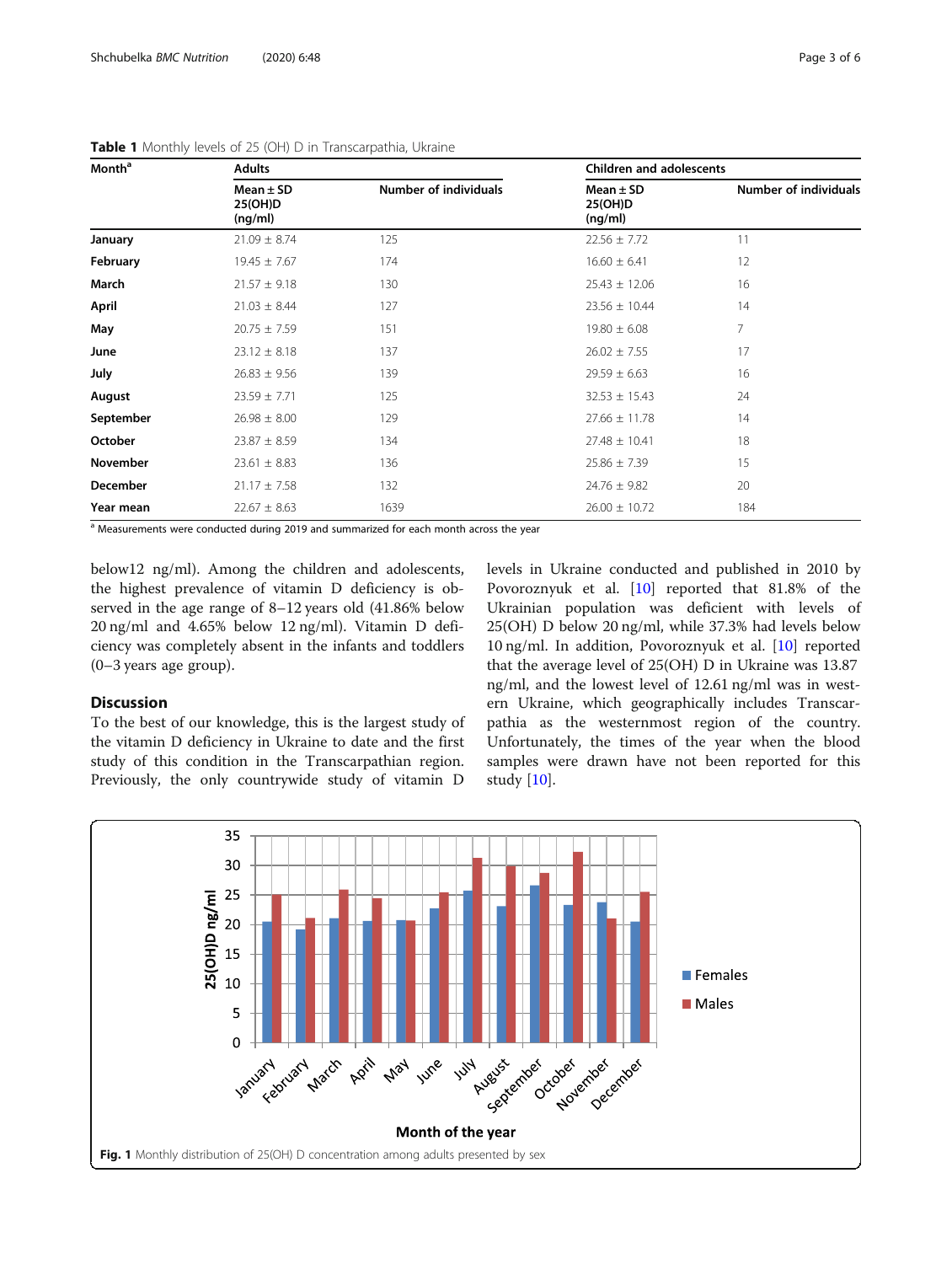<span id="page-3-0"></span>Table 2 Prevalence of vitamin D deficiency during winter months (December–February 2019)

| Indicator                             | <b>Adult population</b> | <b>Adult males</b> | <b>Adult females</b> | Children males   | <b>Children females</b> |
|---------------------------------------|-------------------------|--------------------|----------------------|------------------|-------------------------|
| Mean $25(OH)$ D (ng/ml)               | $20.45 \pm 7.99$        | $23.91 \pm 8.33$   | $20.09 \pm 7.85$     | $26.99 \pm 8.98$ | $20.98 \pm 10.49$       |
| Prevalence of 25(OH) D below 20 ng/ml | 51.74%                  | 30.18%             | 54.64%               | 31.5%            | 58,3%                   |
| Prevalence of 25(OH) D below 12 ng/ml | 12.91%                  | 9.25%              | 13.52%               | 5.26%            | 20,83%                  |

Overall, our data significantly differs from the results obtained by the other study discussed here; our results suggest a lesser prevalence of vitamin D deficiency than was thought previously. In contrast to the earlier study [[10\]](#page-5-0), our results indicate that only 51.74% of the studied population have a deficiency of vitamin D (below 20 ng /ml) in the winter months, and only 12.91% of individuals havelevels below 12 ng/ml in Transcarpathia. Moreover, in our sample the mean 25(OH) D concentrations during the winter months was at 20.84 ng/ml, while the annual average was at 22.67 ng/ml, almost twice the level previously reported [\[10\]](#page-5-0).

There may be several reasons for the stark discrepancies in resultsbetween the two studies. First, Povoroznyuk et al. [[10](#page-5-0)] reported using the electrochemoluminescent method, polyclonal Vitamin D assay (RocheDiagnostics<sup>®</sup>, Germany) on Elecsys 2010 analyzer. There were reports in 2011 that Roche Diagnostics® withdrew several lots of this particular assay from use referring to a deterioration of conformity to the reference method for the results reported (liquid chromatography - tandem mass spectrometry; LCMS MS), the same studies reported those polyclonal assays tend to lower the actual serum 25(OH) D levels  $[11]$  $[11]$  $[11]$ . In contrast, in the current study the samples were tested using the Elecsys assay with a newer generation kit containing a different analyzer (Cobas<sup>®</sup> e411, RocheDiagnostics<sup>®</sup>, Germany). Second, the season of sample collection can significantly contribute to the difference in our results. The exact difference between seasons cannot be established, due to the fact that the earlier study did not specify the timing of samples collection [[10](#page-5-0)]. It is unlikely that the climate could account for a large difference, as Transcarpathia has similar average solar activity compared to other regions of Ukraine. The total annual amount of sun exposure in Transcarpathia lowlands is around 2000 h, while in mountainous areas it is approximately 1700 h, which is very similar to the total sun exposure in Ukraine overall (1700 to 2400 h annually)  $[12]$  $[12]$ .

Furthermore, there could be a difference in the levels of 25 (OH) D in different studies due to different amount of sun exposure and dietary supplements intake by study participants. Some studies suggest that clothing practices (wearing a veil) or tendency to avoid sun may highly contribute to the vitamin D levels  $[13]$  $[13]$  $[13]$ . We did not access sun exposure by any means, but the patients have declared to have not taken any dietary supplements.

Given the close geographic proximity of Transcarpathia to other European countries it seems reasonable to compare our findings to those from neighboring countries. The similar values reported for these countries give additional credence to our results. For instance, a recent study in Poland that involved 5775 adults with a mean age of  $54.0 \pm 15.9$  years reported the mean level of  $25(OH)$  D at  $18.0 \pm 9.6$  ng/ml [[14](#page-5-0)]. This study also indicates that 65.8% of the population had a level of 25(OH) D below 20 ng/ml, which is closer to our results (51.74%) than to the earlier study of the Ukrainian population overall (81.8%). In addition, while our results showed lower levels in females in all age groups of adults in almost all months of the year, the study conducted in Poland showed lower levels of vitamin D in men compared to women. Although the authors believe the geographic location plays a minor role in vitamin D status in Poland, this may in fact account for the relatively higher prevalence of the deficiency in Poland (14.06% higher compared to Transcarpathia) because the territory of Poland is located more to the north (52.13° N,21.02° E) compared to Transcarpathia (48.41°N, 23.29°E). It should be noted that yet a different method of measurement of 25(OH) D was used in this Polish

Table 3 Mean 25(OH) D concentration and the prevalence of vitamin D deficiency in different age groups in the calendar year

| Indicator                                | Age categories        |                       |                        |                     |                          |                          |                          |                      |                    |
|------------------------------------------|-----------------------|-----------------------|------------------------|---------------------|--------------------------|--------------------------|--------------------------|----------------------|--------------------|
|                                          | $0 - 3$<br>$(n = 23)$ | $4 - 7$<br>$(n = 37)$ | $8 - 12$<br>$(n = 43)$ | 13–17<br>$(n = 81)$ | $18 - 25$<br>$(n = 232)$ | $26 - 35$<br>$(n = 470)$ | $36 - 45$<br>$(n = 394)$ | 46–60<br>$(n = 412)$ | >60<br>$(n = 131)$ |
| Mean $\pm$ SD 25(OH)<br>D $ng/ml$        | $3855 + 1125$         | $7955 + 1793$         | $+801$<br>231          | $7333 + 847$        | $23.23 + 8.13$           | $74.18 + 8.51$           | $2245 + 921$             | $2176 + 787$         | $19.81 + 9.35$     |
| Prevalence of 25(OH)<br>D below 20 ng/ml | $0\%$                 | 21.62%                | 41.86%                 | 35.8%               | 36.20%                   | 35.10%                   | 45.43%                   | 44.1%                | 58.7%              |
| Prevalence of 25(OH)<br>D below 12 ng/ml | $0\%$                 | 2.7%                  | 4.65%                  | 0%                  | 3.01%                    | 3.40%                    | 4.82%                    | 5.8%                 | 9.9%               |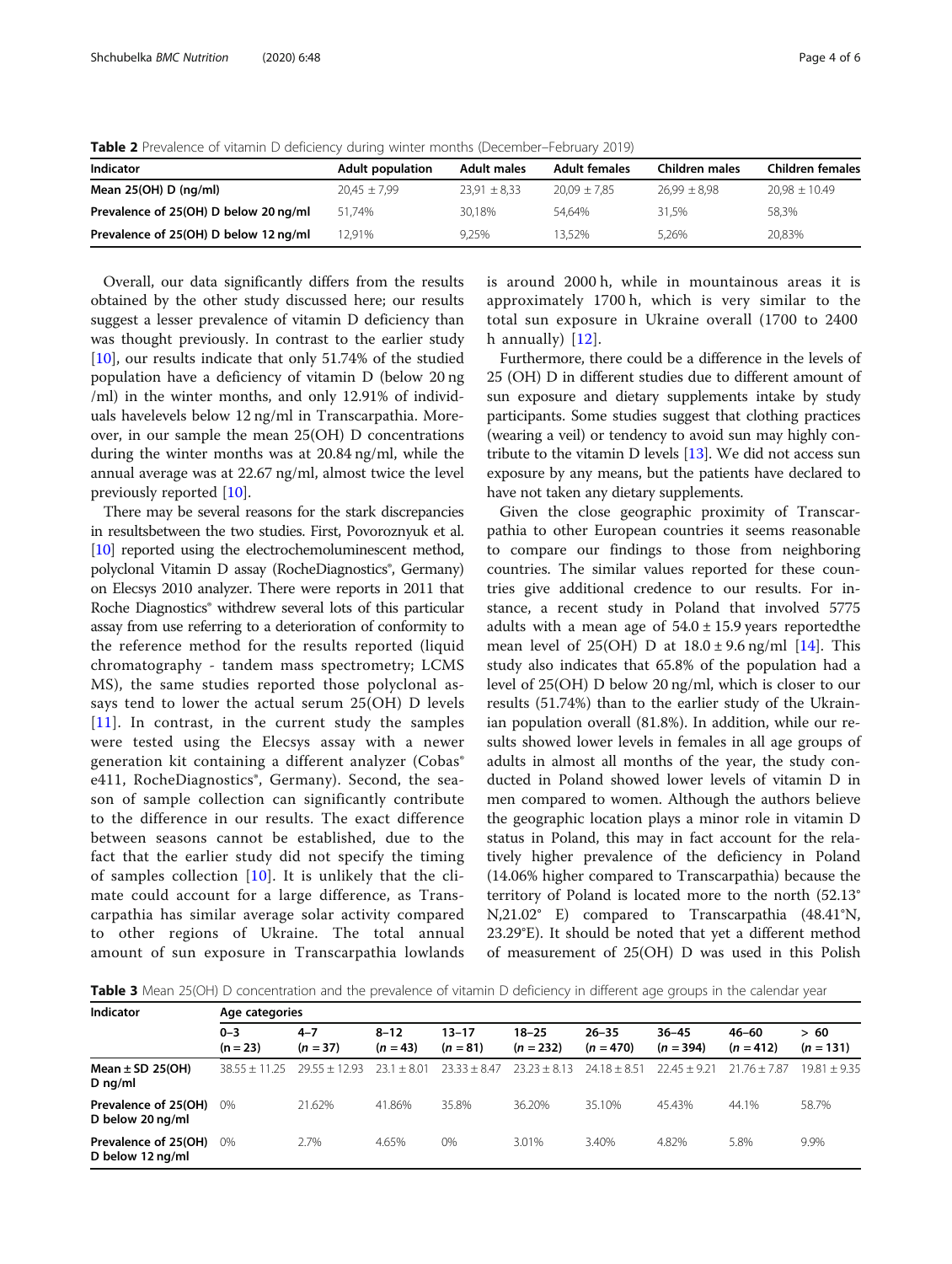study (Liaison XL system (DiaSorin; CLIA method). The collection of material in this study was conducted from February 14 to March, and from April 28 to May 2, which is considered to be a "low" solar activity season. In the neighboring country Slovakia, a study of healthy women aged 25–40 years showed an average level of 25(OH) D at 32.6 ng/ml [\[15\]](#page-5-0),which is 10.3 ng/ml above 22.3 ng/ml 25(OH) D reported for women in Transcarpathia during the year (mean age  $39.87 \pm 13.22$  years). Unfortunately, this study did not account for the season. Similarly, the prevalence of severe vitamin D deficiency in Transcarpathia (12.91% below 12 ng/ml in the winter months) is lower than in Germany  $[16]$  and Great Britain  $[17]$ , but higher than that reported in Spain [[18\]](#page-5-0), Italy [[19\]](#page-5-0), and France, where a study of 2007 individuals, in the age ranges 30–54 reported only 5,2%prevalence of vitamin D deficiency below 10 ng/ml [[20](#page-5-0)]. The average level of vitamin 25(OH) D in adult population of Transcarpathia (20.84 ng/ml in the winter months) is closest to the levels reported in Austria (20.88 ng/ml, adults, age range 21–76 years) and Belgium (19.28 ng/ml, adults, age range 21–69, [[21,](#page-5-0) [22\]](#page-5-0)).

The above comparison supports the notion that Ukrainian population has similar levels of vitamin D

deficiency when compared to its geographical neighbors, and that Transcarpathia may be part of the presumable north-south trend in serum vitamin D, where southern European countries have lower levels than northern European countries, though this trend does not follow the exact pattern (Fig. 2,  $[9, 14, 16-27]$  $[9, 14, 16-27]$  $[9, 14, 16-27]$  $[9, 14, 16-27]$  $[9, 14, 16-27]$  $[9, 14, 16-27]$  $[9, 14, 16-27]$  $[9, 14, 16-27]$  $[9, 14, 16-27]$ ).

#### Limitations

While our study had several limitations that prevented the direct comparisons to others (the method of measurement we used in our study is not the gold standard method for this type of test though it shows the correlation with tandem mass-spectrometry of  $r = 0.89$  according to the manufacturer), and can be considered a rough population-based study on vitamin D status in the region, it highlights an important geographical trend that should be further explored and could be useful to aid the development of health care strategies in the region. Unfortunately, while we collected the seasonality data, we did not obtain data on the exact place of residence, and the origin of the people who were included in the study. Furthermore, the information on supplements consumption was self-reported. Also, our sample cannot